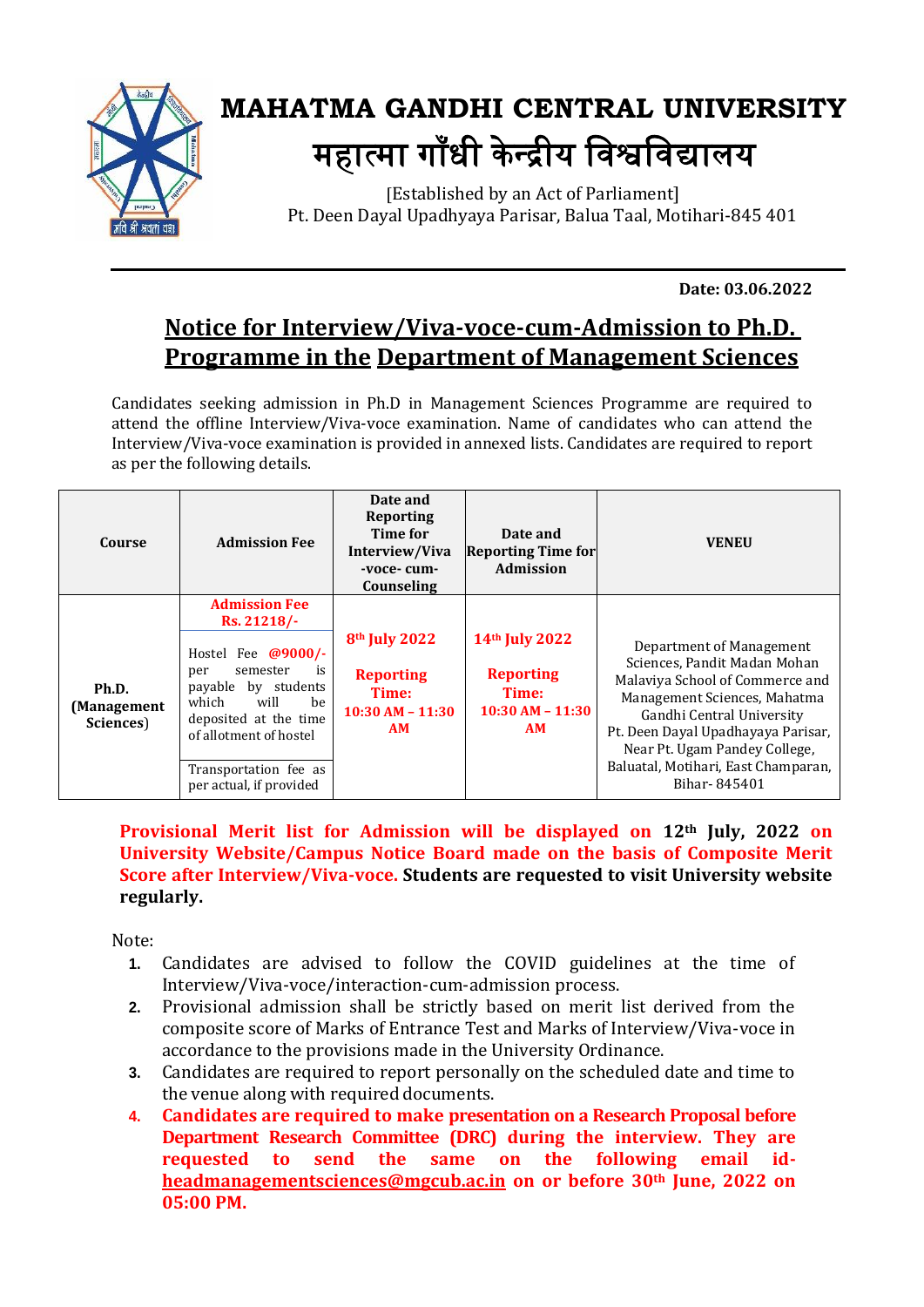- **5.** All candidates are advised to check their eligibility for respective programmes as notified by MGCU admission prospectus 2021-22 [\(http://mgcub.ac.in\)](http://mgcub.ac.in)/) before appearing for Interview-cum-Admission.
- **6.** Merely obtaining the cut-off percentile or bringing Demand Draft does not guarantee for admission.
- **7.** Candidates who fail to report personally for provisional admission along with all the original documents on the scheduled date and time shall forfeit their claim to be considered for provisional admission.
- **8.** The provisional admission of a candidate who has passed his/her qualifying examination from a Foreign University will be subject to his/her qualification being found equivalent to the qualifications prescribed by the University.
- **9.** The candidates shall be required to pay the fees in the form of **Bank Challan** or **Demand Draft drawn in favour of "Mahatma Gandhi Central University"**  payable at **Motihari** at the time ofadmission.
- **10.** Provisional admission shall be granted only on the payment of fees by due date.
- **11.** Candidates who fail to make the payment by due date shall not be considered for provisional admission and the seat will be given to the next candidate in the merit list/waiting list (if any).
- 12. In case of any dispute related to the provisional admission, the High Court of Patna shall have jurisdiction.
- **13.** Any addendum/corrigendum/notices to this notification shall be published only on the University website [\(www.mgcub.ac.in\)](http://www.mgcub.ac.in/). Therefore, Candidates are advised to check the University website regularly for any updates.
- **14.** No TA/DA will be paid to the candidates for appearing in Interview-cum-Admission for admission to the above programme.
- **15.** Students are requested to come with all the documents required for admission in the course. Unable to present the required documents will lead to cancellation of the admission.

**Note: The scheduled Interview-cum-Admission for provisional admission is likely to be continued till late evening or next-day depending upon the circumstances. Therefore, the candidates are advised to make their own arrangement for stay etc. accordingly.**

## **LIST OF DOCUMENTS REQUIRED FOR ADMISSION**

The candidates are required to be present in person and bring the following documents in **original** as well as a set of **attested photocopies** at the time of reporting for admission:

- 1. Copy of submitted online application form.
- 2. Mark sheets and certificates of  $10<sup>th</sup>$  and  $12<sup>th</sup>$ .
- 3. Marks sheet and Certificate of Graduation and Post- Graduation, M.Phil., etc.
- 4. Certificate of UGC-CSIR NET-JRF/ NET/ SLET/GATE/ Teacher Fellowship, etc.